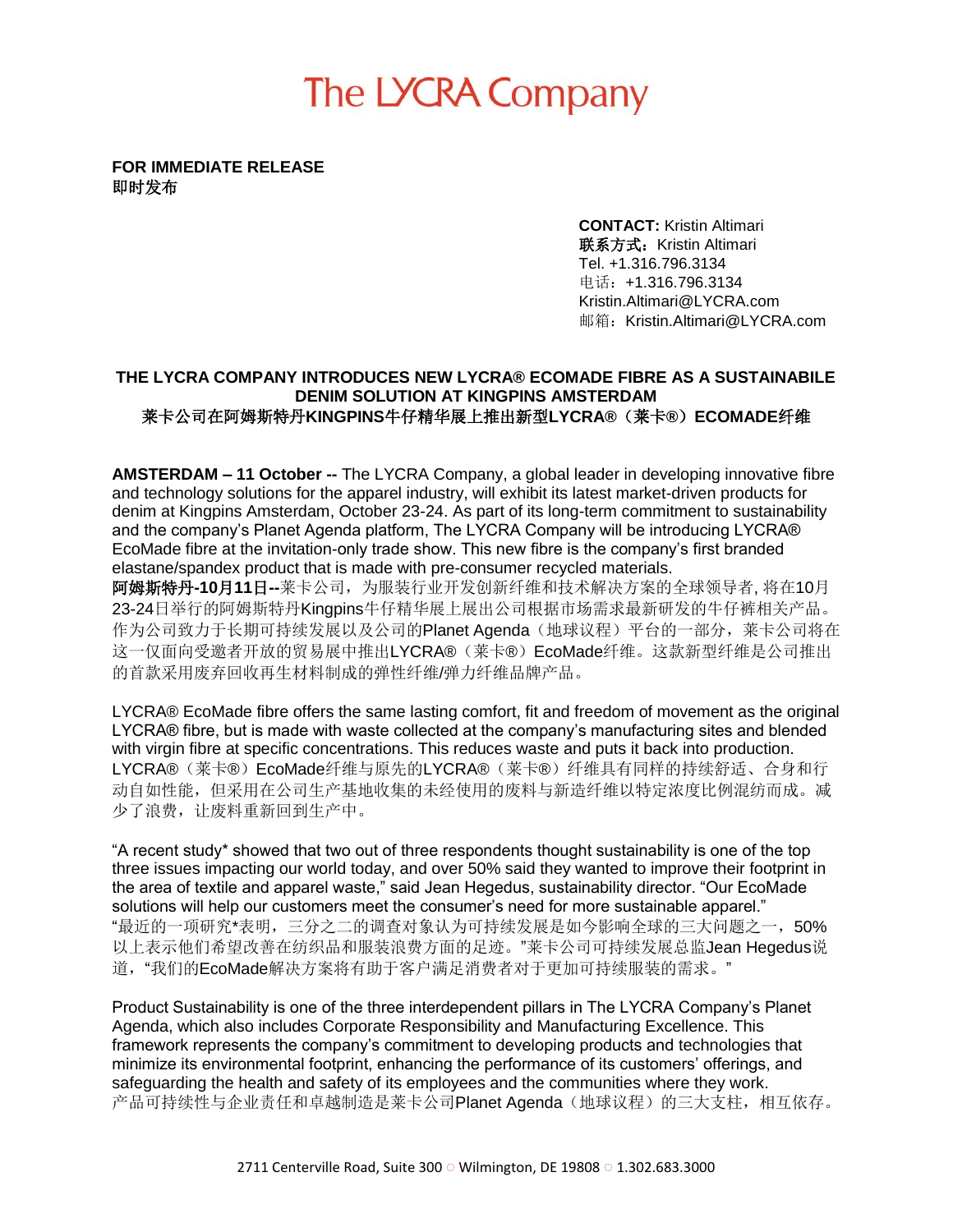# The LYCRA Company

该框架体现了公司的使命,开发相关产品和技术,充分降低环境足迹,提高客户产品的性能,同时保 障客户的员工和所在社区的健康和安全。

"We believe sustainability is a journey of continuous improvement that touches every aspect of our business, from reducing energy, water usage and waste at our sites to developing new products with excellent performance and a smaller footprint." said Hegedus. "As part of our ongoing commitment to sustainability we have also set a goal to convert the vast majority of our COOLMAX® and THERMOLITE® fiber business to EcoMade (post-consumer recycled) versions by 2021." "从减少我们基地的能耗、用水量以及垃圾,到开发具有优异性能和较小足迹的新产品,我们相信可持 续发展是一个持续改进的过程,触及我们业务的各个方面。"Hegedus谈到,"作为我们一如既往的致 力于可持续发展的一部分,我们已设定了目标,到2021年,实现大部分COOLMAX®和 THERMOLITE®纤维业务向EcoMade(废再生材料)纤维转型。"

Invited trade show guests are welcome to visit The LYCRA Company stand to see its latest innovations for denim designed with sustainability in mind. Kingpins will take place October 23-24 at The Gashouder Building, Westergasfabriek in Amsterdam. Hours are Wednesday from 10 a.m.-6 p.m. and Thursday from 10 a.m.-5 p.m. For more show information, visit **kingpinsshow.com/Amsterdam**.

欢迎受邀参加展会的宾客光临莱卡公司展位,参观融合可持续发展理念的最新牛仔创新成果。 Kingpins牛仔精华展将于10月23-24日在阿姆斯特丹Westergasfabriek(文化公园)的Gashouder大楼 举行。时间: 周三10am-6pm, 周四10am-5pm。如欲了解更多展会信息, 敬请访问 **kingpinsshow.com/Amsterdam.**

To learn more about The LYCRA Company's Planet Agenda and sustainable products like LYCRA® EcoMade technology, go to **LYCRA.com/sustainability**.

如欲了解莱卡公司Planet Agenda(地球议程)和LYCRA®(莱卡®) EcoMade 技术等可持续性产品 的更多信息,敬请访问 **LYCRA.com/sustainability**.

# # #

About The LYCRA Company

The LYCRA Company innovates and produces fibre and technology solutions for the apparel and personal care industries, as well as specialty chemicals used in the spandex and polyurethane value chains. Headquartered in Wilmington, Delaware, The LYCRA Company is recognized worldwide for its innovative products, technical expertise, and unmatched marketing support. The LYCRA Company owns leading consumer and trade brands: LYCRA®, LYCRA HyFit®, LYCRA®T400®, L by LYCRA®, COOLMAX®, THERMOLITE®, ELASPAN®, SUPPLEX®, TACTEL®, and TERATHANE®. While The LYCRA Company's name is new, its legacy stretches back to 1958 with the invention of the original spandex yarn, LYCRA® fibre. Today, The LYCRA Company is focused on adding value to its customers' products by developing unique innovations designed to meet the consumer's need for comfort and lasting performance. For more information, visit [www.thelycracompany.com.](http://www.thelycracompany.com/)

LYCRA® is a trademark of The LYCRA Company.

\* Source: Refinery29 Intelligence Sustainability Study June 2019, Mad Chatter Panel, n-558 W18+